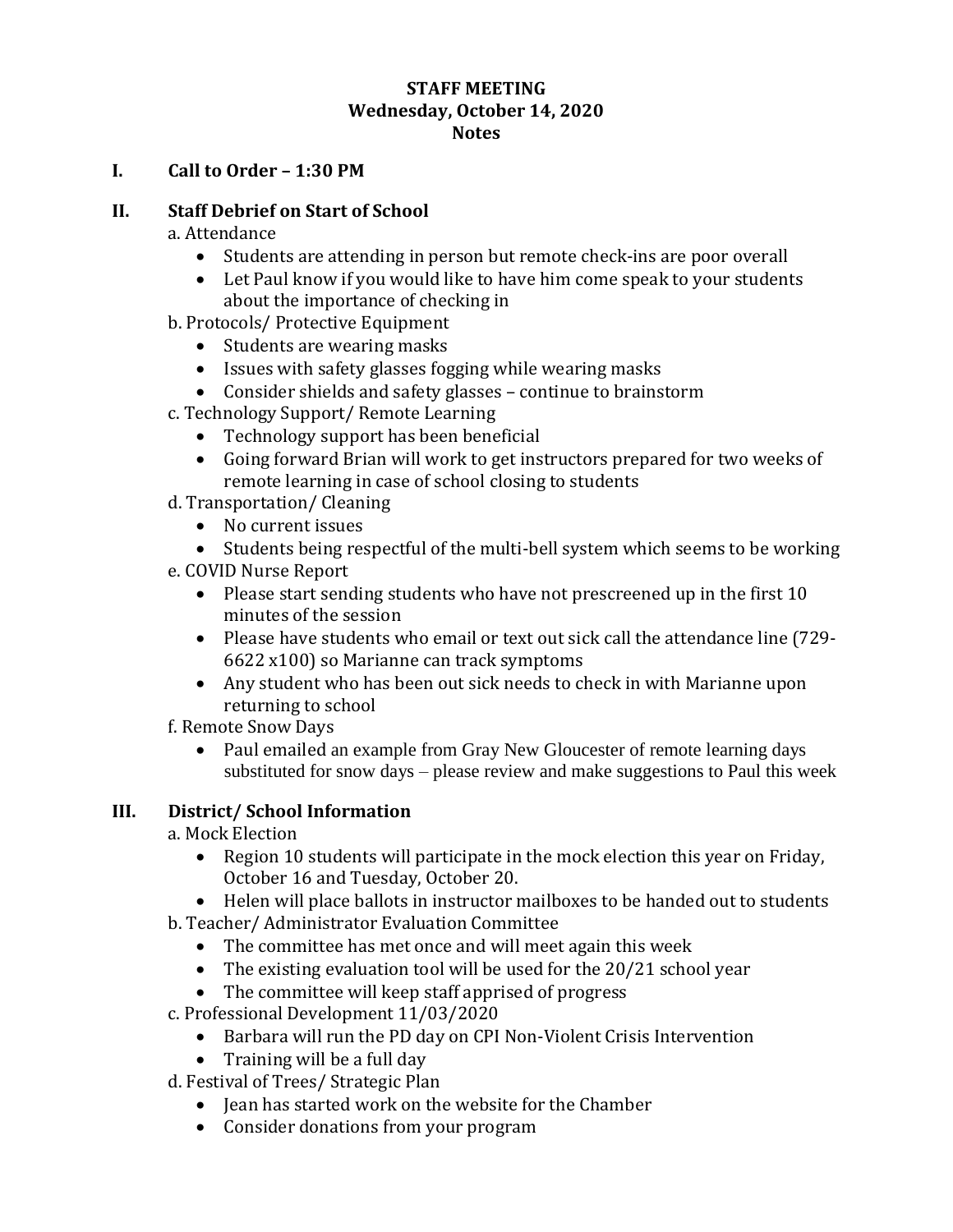- Paul, John and Nancy met today to revisit the strategic plan for a 4-year high school
- Paul forwarded an article highlighting support for the 4-year school by state senate candidates

e. School Logo/ Website

- Staff voted for the simpler black & white logo with the full name of the school but omitting trees – a mockup will be presented
- Jean added the sealed bid auction to the website and consolidated the front page
- f. HVAC Approved
	- Region 10 was approved for an HVAC program for 21/22
- g. Recruiting Materials and Timeline
	- Recruiting visits start the end of January/ beginning of February
	- Students begin visits en mass in March looking at both first and second choice programs in one session
	- Administration pulls together paperwork and reviews applications and makes placements with letters going out prior to April break
	- John wondered if Brian could help instructors make five minute videos for their program webpages specific to recruiting
	- Brian wondered if perhaps snips from the program videos could be put together for a school recruiting video
	- Helen wondered how we could use social media and ideas such as *Follow Me for a Day* to let prospective students see what happens at Region 10
	- Brainstorm ways to get students here for visits and if in-person visits are viable
	- Rethink  $8<sup>th</sup>$  Grade Exploratory
- h. Open House
	- General consensus to hold off until Spring, 2021
	- Consider Prospective Student Open House in Feb utilizing Zoom and breakout rooms
- i. ACTE Conference/ October 23 deadline for reduced rate
	- $\bullet$  John will send out a link
	- Let Paul know if interested in attending virtual this year
- j. Program Review
	- Program Review Committees were used in the past when a program had less than 70% enrollment for two consecutive years
	- Committee has not been active since 2008
	- Staff would like to resurrect committee to review programs as needed

# **IV. Student/ Administrative Services**

a. Enrollment

 Current enrollment at 257 with the possibility of a few more drops b. Fire Drills/ ALICE

- ALICE drills passed EMS standards; complete for the year
- Four more days of regular fire drills this month
- Negotiating with EMS to lessen number of drills required for spring c. Annual Goals
	- Get to administration as soon as possible if not already submitted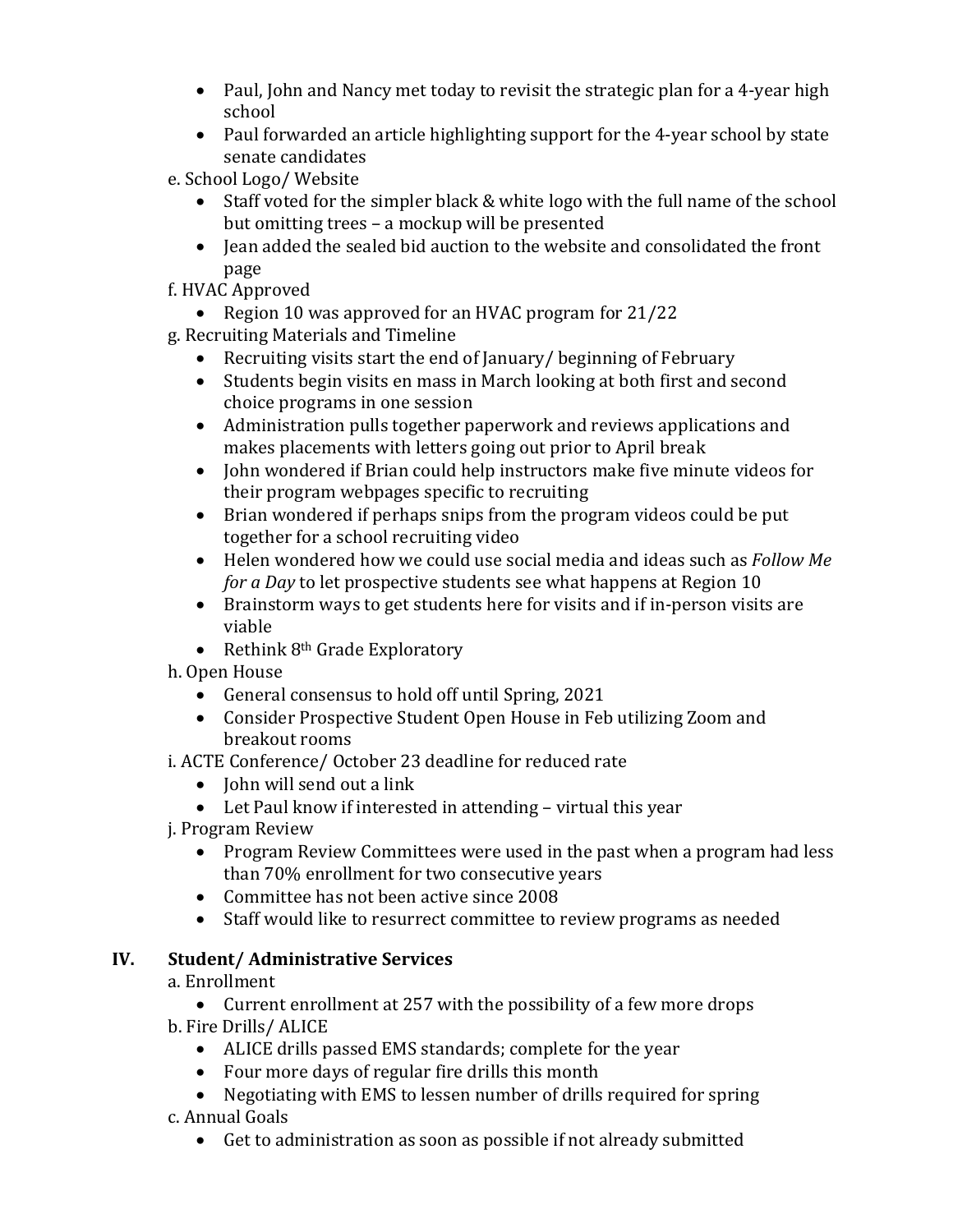- If you did not use the provided form, please refer to it (in green staff binders) for specifics on activities and timelines
- d. Guidance Meeting
	- Paul, John and Barbara met with school counselors to review selection/ admissions process
	- Schools are not responsive to sharing IEP/504 information as part of the admissions process
	- Counselors were reminded Region 10 should have a representative demographic of sending schools and is not a special education school
- e. Financial Aid
	- The FAFSA event planned for this month has been cancelled
	- FAME is conducting free Zoom workshops on completing the FAFSA please make your seniors aware
	- Let John or Jason know of any seniors you have that you know would like to attend a 2 or 4 year college regardless of whether they intend to start Fall, 2021

### **V. Special Services**

*Barbara in an IEP meeting – update sent via email 10/15/2020* a. Update on district collaboration and student paperwork

- As of yesterday morning, 99% of our students have their IEP or 504 Plan uploaded into Infinite Campus. All students having one of these are flagged, too. I will update these documents after annual review meetings.
- Each week I am still surprised to find that a couple of our students have an IEP or 504 plan and we were not informed. I have requested copies of these and have received most of them. Hopefully there will be no more surprises.
- When I receive a new IEP, in addition to uploading them into Infinite Campus, I will also provide you with a paper copy in your mailbox.
- I have been putting blank copies of Instructor Report Forms (used to update progress the student is making in your program and shared at IEP meetings) in your boxes a few days before the meeting. It would be great if we could chat a little before these meetings. I will try and stop by before the meeting to touch base with you. You can fill these forms out prior to us meeting or I can fill it out when we chat.
- b. Behavior Support Plans
	- I will be working on uploading Behavior Plans into Infinite Campus. I believe there is a flag for behavior plans so I will also add those. I have provided everyone with a paper copy and will continue to do that, too.
- c. Social/ Emotional Learning
- d. Other
	- I have emailed Strategists/Coordinators in each sending high school with the Instructor/Program assignments twice in the past month. If you still get emails about students in another program, I can do this again.
	- I am looking forward to the Nonviolent Crisis Intervention Training on November 3!

# **VI. Business/ Human Resources**

a. COVID Round II Purchases